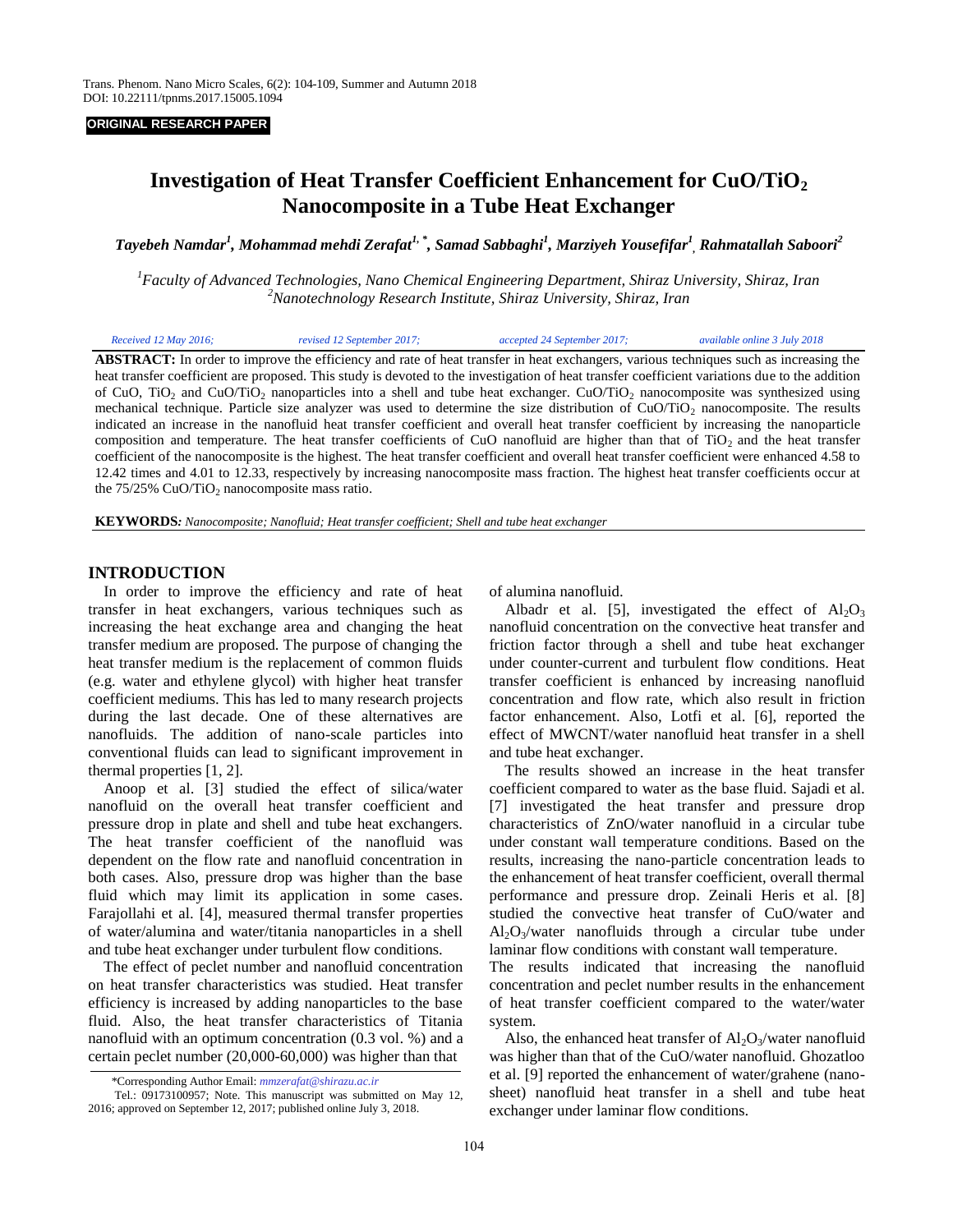|                       | <b>Nomenclature</b>                  |               |                           |
|-----------------------|--------------------------------------|---------------|---------------------------|
|                       |                                      | tot           | Total                     |
| $\mathsf{C}$          | Cost per exergy unit $(\frac{f}{J})$ |               | <b>Greek Symbols</b>      |
| Ċ                     | Exergy cost rate $(\frac{5}{hr})$    | Δ             | Gradient                  |
| Ė                     | Total exergy rate (kW)               |               | <b>Abbreviations</b>      |
| $\dot{\rm Z}_{\rm K}$ | Capital investment cost rate (\$/hr) | AC            | Air cooler                |
|                       |                                      | $\mathcal{C}$ | Compressor                |
|                       | <b>Superscripts</b>                  | C3MR          | Propane precooling        |
| AV                    | Avoidable                            | D             | Flash drum                |
| EN                    | Endogenous                           | <b>DMR</b>    | Dual mixed refrigerant    |
| EX                    | Exogenous                            | HX            | Heat exchanger            |
| UN                    | Unavoidable                          | hr            | Hour                      |
| <b>CH</b>             | Chemical                             | <b>LNG</b>    | Liquefied natural gas     |
|                       |                                      | <b>MR</b>     | Mixed refrigerant         |
|                       | <b>Subscripts</b>                    | <b>MFC</b>    | Mixed fluid cascade       |
| D                     | Destruction                          | NG            | Natural gas               |
| $\mathbf{1}$          | Substance <i>i</i> , inlet           | <b>NGL</b>    | Natural gas liquids       |
| $\bf k$               | kth component                        | т             | Tower                     |
|                       | Loss                                 | V             | Expansion valve           |
| О                     | Outlet                               | T             | Temperature $(^{\circ}C)$ |

The results indicated that the convective heat transfer coefficient was enhanced by increasing nanofluid concentration and fluid temperature. An increase in the graphene concentration from 0.025 to 0.1 wt.% increased the heat transfer coefficient of graphene nanofluid by 15.3% at 25°C, whereas at 38°C, 23.9% enhancement in the heat transfer coefficient was occurred. Godson et al. [10] studied the heat transfer of silver/water nanofluid in a shell and tube exchanger. The influence of inlet temperature, Reynolds number, nanofluid concentration and mass flow rate on LMTD, effectiveness, convection heat transfer and pressure drop is studied in this work. The results showed that heat transfer coefficient, pressure drop, LMTD and effectiveness were enhanced by increasing nanofluid concentration and Reynolds number. Gurav et al. [11] studied the heat transfer of water/Au nanofluid. The experimental results showed that under identical conditions, the nanofluid reduced in thermal resistance of heat tubing significantly compared to the base fluid. Madhesh et al. [12] studied the convective heat transfer, pressure drop, friction factor and rheological characteristics of Cu-TiO<sub>2</sub> hybrid nanofluid in a heat exchanger. The results revealed an increase in the Nusselt number by 52%, the convective heat transfer coefficient by 49% and the overall heat transfer coefficient by 68%.

 Nanocomposites of nanoparticles are also previously applied in various fields such as drilling mud [13], photocatalytic degradation [14] and water treatment [15] and proved their performance due to synergetic effects. As a result, nanocomposite configuration can be proposed as a promising alternative for heat transfer coefficient enhancement upon addition to water as the base fluid. In this study,  $CuO/TiO<sub>2</sub>$  nanocomposite was provided by mechanical technique. Then, the prepared nanofluid was applied in a shell and tube heat exchanger. Finally, the

effect of nanofluid concentration on the heat transfer and overall heat transfer was studied at various temperatures.

# **EXPERIMENTAL RESULTS Materials and Methods**

 CuO nanoparticle was provided by Sigma-Aldrich Co. with a particle size  $<$  50 nm and specific surface area  $> 80$  $m^2$ /gr. TiO<sub>2</sub> nanoparticles were purchased from Tecnano Co. with an average particle size of 10**-**15 nm and specific surface area of  $100-150$  m<sup>2</sup>/gr. Ethanol and methanol were produced by Merck Co.

# **Preparation of CuO/TiO<sup>2</sup> Nanocomposite**

 $TiO<sub>2</sub>$  and CuO nanoparticles with certain ratios were added to ethanol and stirred by magnetic stirrer for  $\sim$  30-45 min, then sonicated for 30 min. The aqueous dispersion was filtered and dried at room temperature for 24 h. Finally, the as-produced nanopowder was annealed at 550 ºC (4.7 C/min) for 2 h. with 75-25%, 50-50% and 25-75% mass ratios of CuO and TiO<sub>2</sub>.

# **Nanofluid Preparation**

 Surfactant addition, pH control and ultrasonication or a combination of these can be applied to prevent precipitation and nanofluid stabilization. In this study, ultrasonication is applied, without using any dispersants or stabilizers which can alter nanofluid properties. In order to prepare nanofluids of CuO,  $TiO<sub>2</sub>$  and the nanocomposites, nanopowders with certain weight fractions were added to deionized water (2 lit), separately and then stirred under high speed magnetic stirring for 45-60 min. At last, the mixture was sonicated by ultra-sonication (Power  $=100 W$ ) for 30-40 min in order to disperse the nanoparticles in the based fluid. The weight percent of the nanoparticles and nanocomposites used were 0.1%, 0.01% and 0.001%.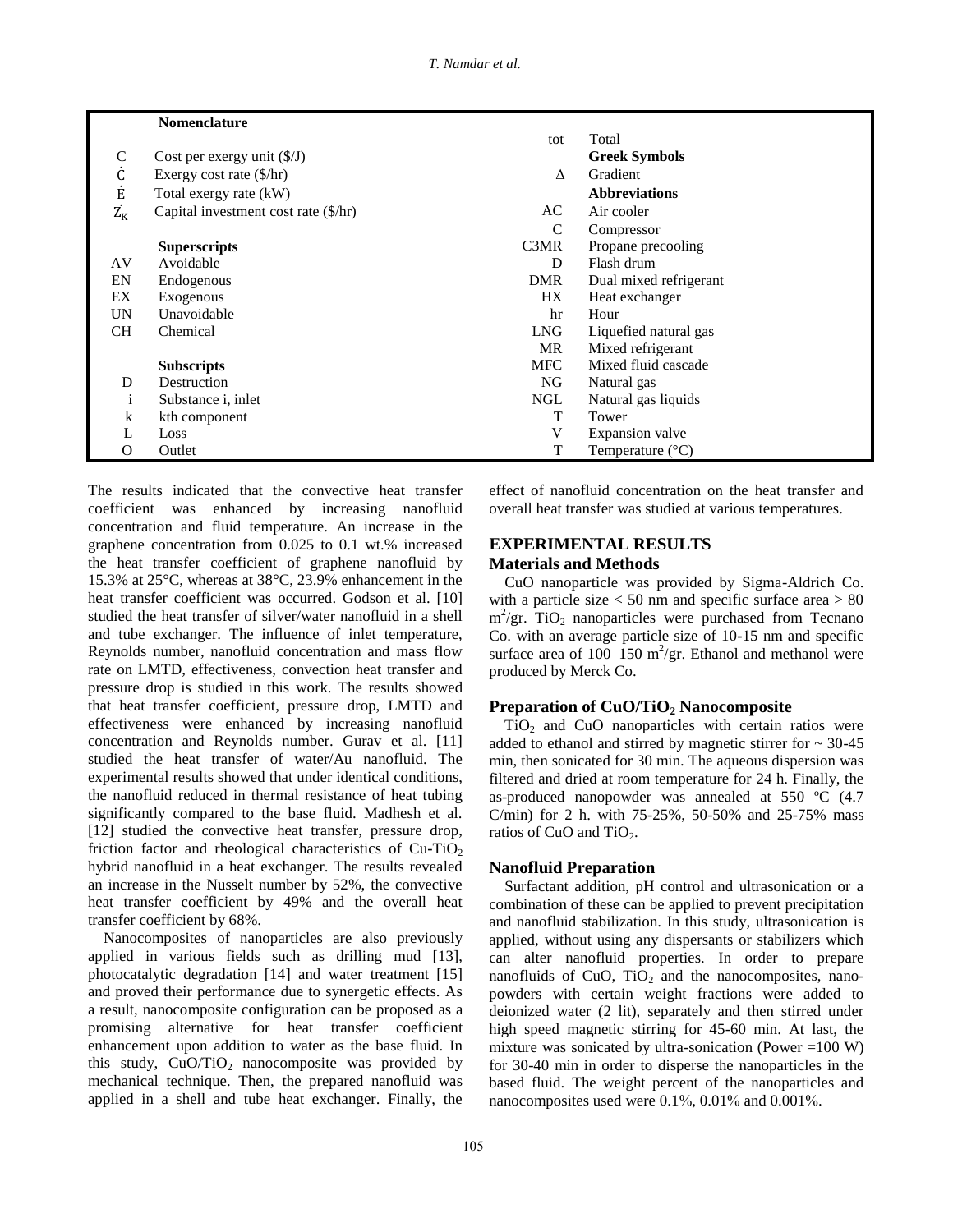#### **Heat exchange experiments**

 To study the effect of nanofluid heat transfer coefficient on heat exchange characteristics, an experimental setup was designed (Fig. 1). The heat exchanger used in this study is shell and tube type with counter-current flow. The nanofluid flowing through the shell is the coolant and deionized water is the heating fluid. The heating loop includes a pump, hot fluid tank, heater, temperature controller and also measurement of tube inlet and outlet temperatures. The temperature controller and the measurement of tube and shell temperature inlet and outlet systems use SAMWON ENG thermometer with an accuracy of  $\pm 0.1$  <sup>0</sup>C. Also, a k-type thermocouple was used to measure the flow temperature. The cooling loop consists of a pump, nanofluid tank, temperature controller and also measurement of shell inlet and outlet temperatures. The shell and tube were made of pyrex and copper, respectively.



In order to measure the heat transfer coefficient and the overall heat transfer coefficient, experiments were carried out with water/water, titania**/**water nanofluid, CuO/water nanofluid, nanocomposite/water nanofluid at various concentrations in the shell-tube heat exchanger. The experiments were performed at 50 ºC and 60 ºC.

#### **Heat Transfer Calculations**

 The rate of heat transfer for the hot fluid is calculated from:

$$
Q_w = m_w C_{pw} (T_4 - T_3)_w
$$
 (1)

Where  $Q_w$ ,  $\dot{m}_w$ ,  $C_{pw}$  and  $(T_4 - T_3)_w$  are the heat transfer rate of hot fluid, mass flow rate, specific heat capacity and temperature difference between the exit and inlet hot fluids, respectively. The heat transfer rate of cold nanofluid is calculated by:

$$
Q_{nf} = m_{nf}^{\cdot} C_{pnf} (T_1 - T_2)_{nf}
$$
 (2)

Where  $Q_{nf}$   $m_{nf}$ ,  $C_{pnf}$  and  $(T_1 - T_2)_{nf}$  are the heat transfer rate of cold fluid, mass flow rate, specific heat capacity and temperature difference between the inlet and outlet cold fluids, respectively. The average heat transfer between the hot and cold fluid is calculated as follows:

$$
Q_{avg} = \frac{(Q_w + Q_{nf})}{2} \tag{3}
$$

 The overall heat transfer coefficient from the copper tube outer surface is calculated from the following equation:

$$
U_o(exp) = Q_{avg} / (A_o \Delta T_{LMTD})
$$
\n(4)

Where,  $A_0$  is the cross-section of the external copper tubes and  $\Delta T_{\text{LMTD}}$  is the logarithmic mean temperature difference in the counter current flow heat exchanger.

### **RESULTS AND DISCUSSION Particle Size Analysis**

The  $CuO/TiO<sub>2</sub>$  nanocomposite is characterized by particle size analyzer (Horiba LB-550, range of 0.001-6 µm). Figure 2 shows the particle size distribution of the nanocomposite. The average particle size of the produced nanocomposite is  $\sim$  62 nm.



**Fig. 2.** Particle size distribution of CuO/TiO<sub>2</sub> nanocomposite

#### **Effect of Nanofluid Concentration**

 The heat transfer coefficient in the water/water system is 0.5865 W/m<sup>2</sup> °C which is expected to be enhanced by the addition of nanoparticles to the base fluid. The effect of CuO and  $TiO<sub>2</sub>$  nanofluids on the heat transfer coefficient at 50 ºC is shown in Figure 3. The results indicate that increasing the nanofluid concentration results in the enhancement of heat transfer coefficient, which implies the high heat exchange rate between the shell and tube due to the enhanced thermal conductivity and reduced specific heat capacity and thermal boundary layer thickness. CuO nanofluid is more effective than  $TiO<sub>2</sub>$ . TiO<sub>2</sub> and CuO,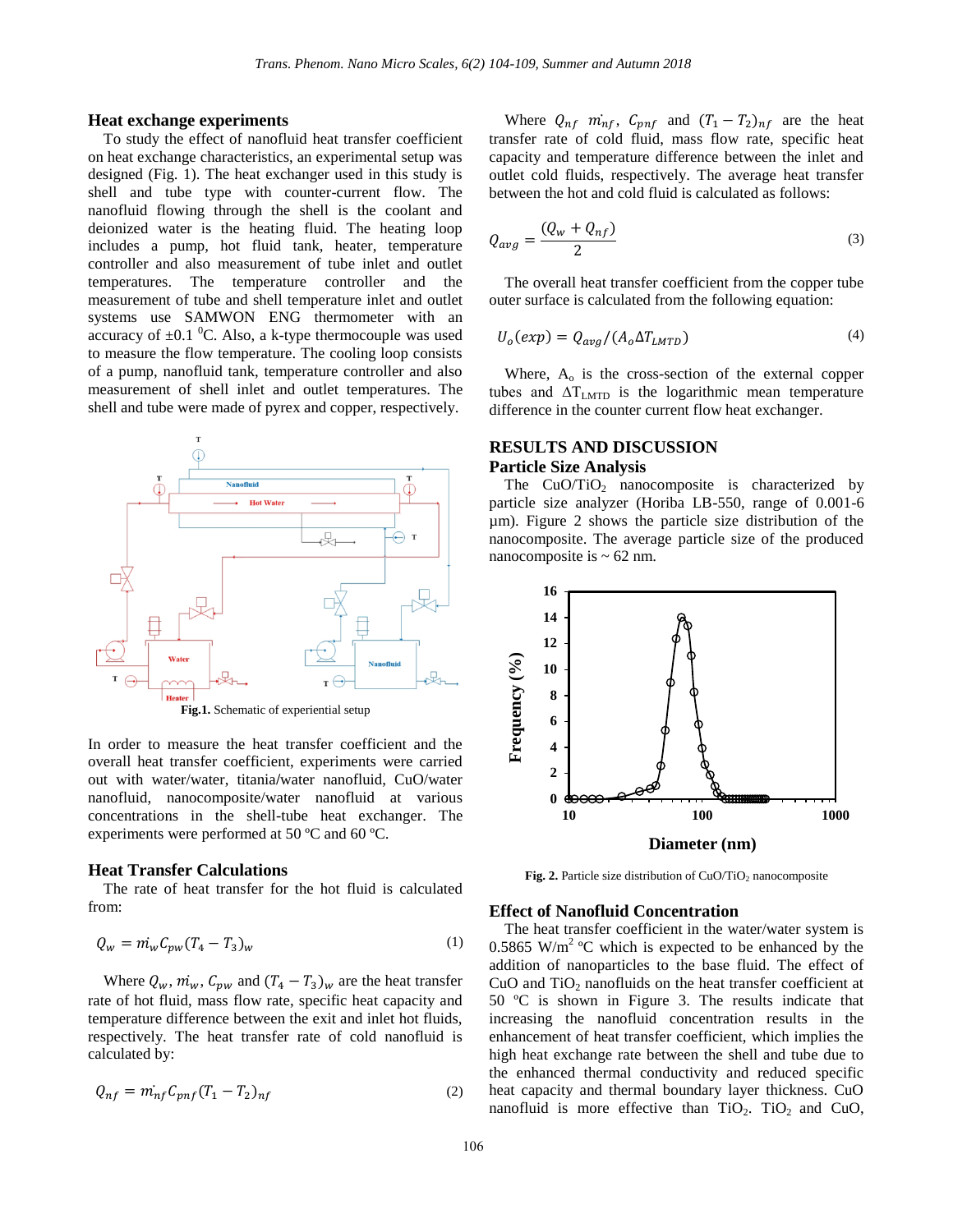enhance the heat transfer coefficient 6.16 and 9.81 times compared with the base fluid, respectively.



Fig. 3. Effect of CuO and TiO<sub>2</sub> nanofluid on heat transfer coefficient

 Effect of concentration on the overall heat transfer coefficient is indicated in Figure 4.



**Fig. 4.** Effect of CuO and TiO<sub>2</sub> nanofluid on overall heat transfer coefficient

 Presence of nanoparticles result in a significant increase in the nanofluid overall heat transfer coefficient in nanofluid/water system compared with the water/water system  $(0.5895 \text{ W/m}^2 \text{°C})$ .

 The overall heat transfer coefficient is enhanced by increasing the nanofluid concentration which indicates an increase in the heat transfer in the water/nanofluid system.  $TiO<sub>2</sub>$  and CuO increase the overall heat transfer coefficient up to 4.26 and 7.68 times compared with the base fluid.

#### **Effect of temperature**

 Effect of temperature on the heat transfer coefficient and the overall heat transfer coefficient of CuO and  $TiO<sub>2</sub>$  nanofluids at 50 ºC and 60 ºC are shown in Figures 5 and 6. The results reveal that the heat transfer coefficient and the overall heat transfer coefficient of CuO nanofluid show a uniform and stable trend at higher temperatures and the nanofluid is independent of concentration in contrast to the  $TiO<sub>2</sub>$  nanofluid.



**Fig. 5.** Effect of temperature on heat transfer coefficient



**Fig. 6.** Effect of temperature on overall heat transfer coefficient

#### **Effect of nanocomposite concentration**

 Effect of nanofluid concentration with 75-25, 50-50 and  $25-75$  of CuO/TiO<sub>2</sub> mass ratios, on the overall and heat transfer coefficients are given in Figures 7 and 8, respectively.

 The results show that by increasing the nanocomposite concentration, the heat transfer coefficient and the overall heat transfer coefficient are increased.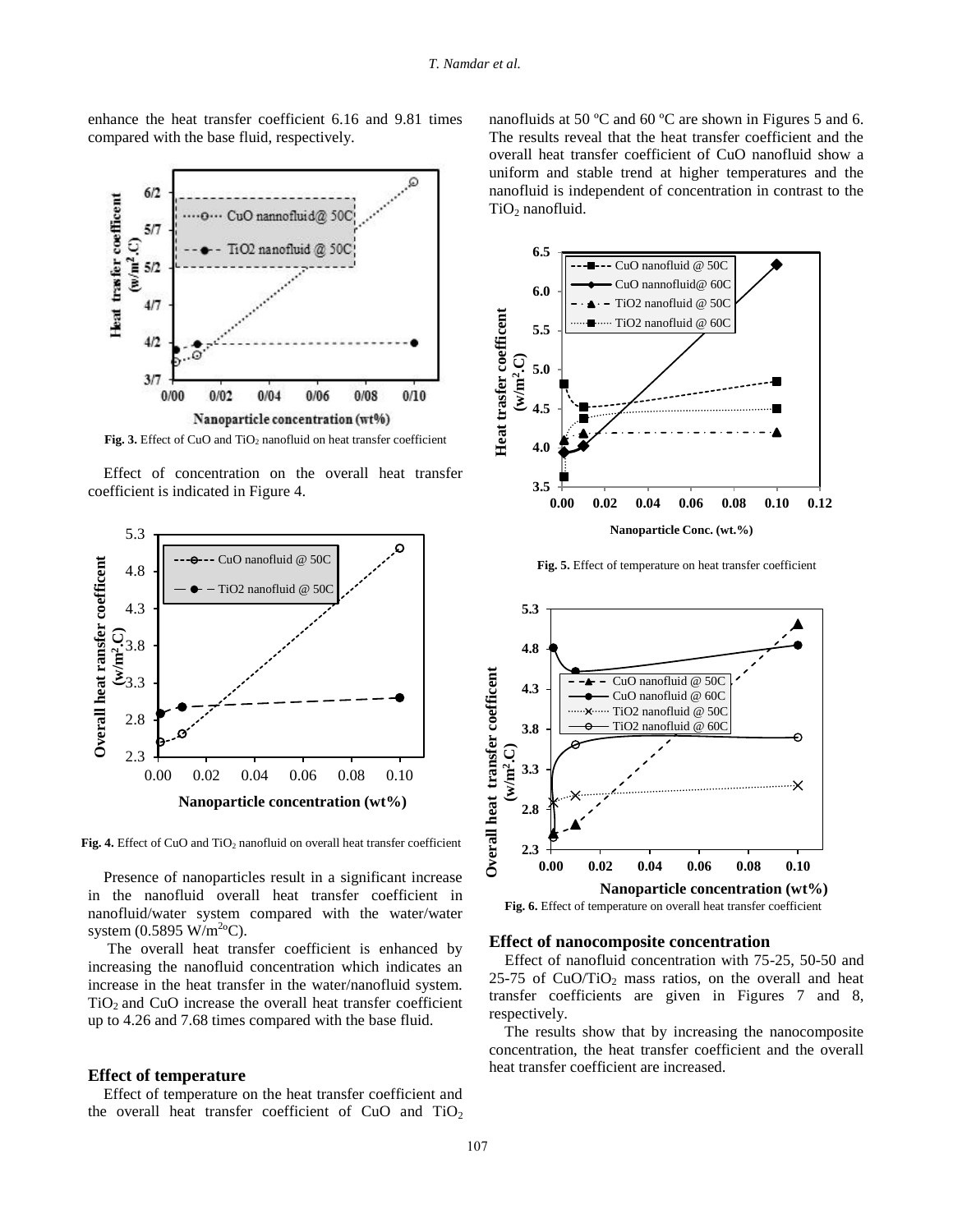

**Fig. 7.** Effect of nanofluid produce from nanocomposite on heat transfer coefficient



#### **Nanoparticle concentration (wt%)**

**Fig. 8.** Effect of nanofluid produced from nanocomposite on the overall HTC.

 The improvement of heat transfer coefficients and the overall heat transfer coefficient of the nanofluid containing the produced nanocomposites are higher than those of the CuO and  $TiO<sub>2</sub>$  nanoparticles due to the synergetic effect of nanoparticles in the nanocomposite. The increase in heat transfer coefficient and overall heat transfer coefficient in the water-nanocomposite nanofluid system compared to water/water system is given in Table 1.

### **CONCLUSIONS**

In this work,  $CuO/TiO<sub>2</sub>$  nanocomposite was synthesized via mechanical technique and characterized by particle size analysis.  $CuO/TiO<sub>2</sub>$  nanocomposite, CuO and TiO<sub>2</sub> nanofluids were prepared. The effect of nanofluid concentration and temperature on heat transfer coefficient and overall heat transfer in a shell and tube heat exchanger are investigated. The results show that: - - Heat transfer coefficient and overall heat transfer of nanofluids are higher than that of the base fluid and are enhanced by increasing the nanofluid concentration,

- Heat transfer coefficient of  $TiO<sub>2</sub>$  nanofluid is higher than that of CuO but the heat transfer coefficient variation of CuO nanofluid is higher than that of  $TiO<sub>2</sub>$ ,

- The nanofluid heat transfer coefficient variations with concentration at 60 ºC are higher than that of 50 ºC.

- The heat transfer coefficients of the nanocomposite nanofluid is higher than that of CuO and  $TiO<sub>2</sub>$  nanofluids separately and the base fluid.

- The highest heat transfer coefficient occur at 75/25  $CuO/TiO<sub>2</sub>$  nanocomposite weight ratio.

Heat transfer coefficient enhancement **Heat transfer coefficient Overall heat transfer coefficient CuO/TiO2 Ratio Nanofluid wt. % 25-75% 50-50% 75-25% 25-75% 50-50% 75-25% 0.001**  $4.59\pm0.1$   $4.58\pm0.1$   $11.04\pm0.1$   $4.01\pm0.1$   $4.55\pm0.1$   $11.12\pm0.1$ **0.01** 5.11±0.1 4.88±0.1 11.98±0.1 4.94±0.1 4.85±0.1 12.22±0.1 **0.1** 9.25±0.1 5.01±0.1 12.42±0.1 6.13±0.1 4.99±0.1 12.33±0.1

**Table 1**